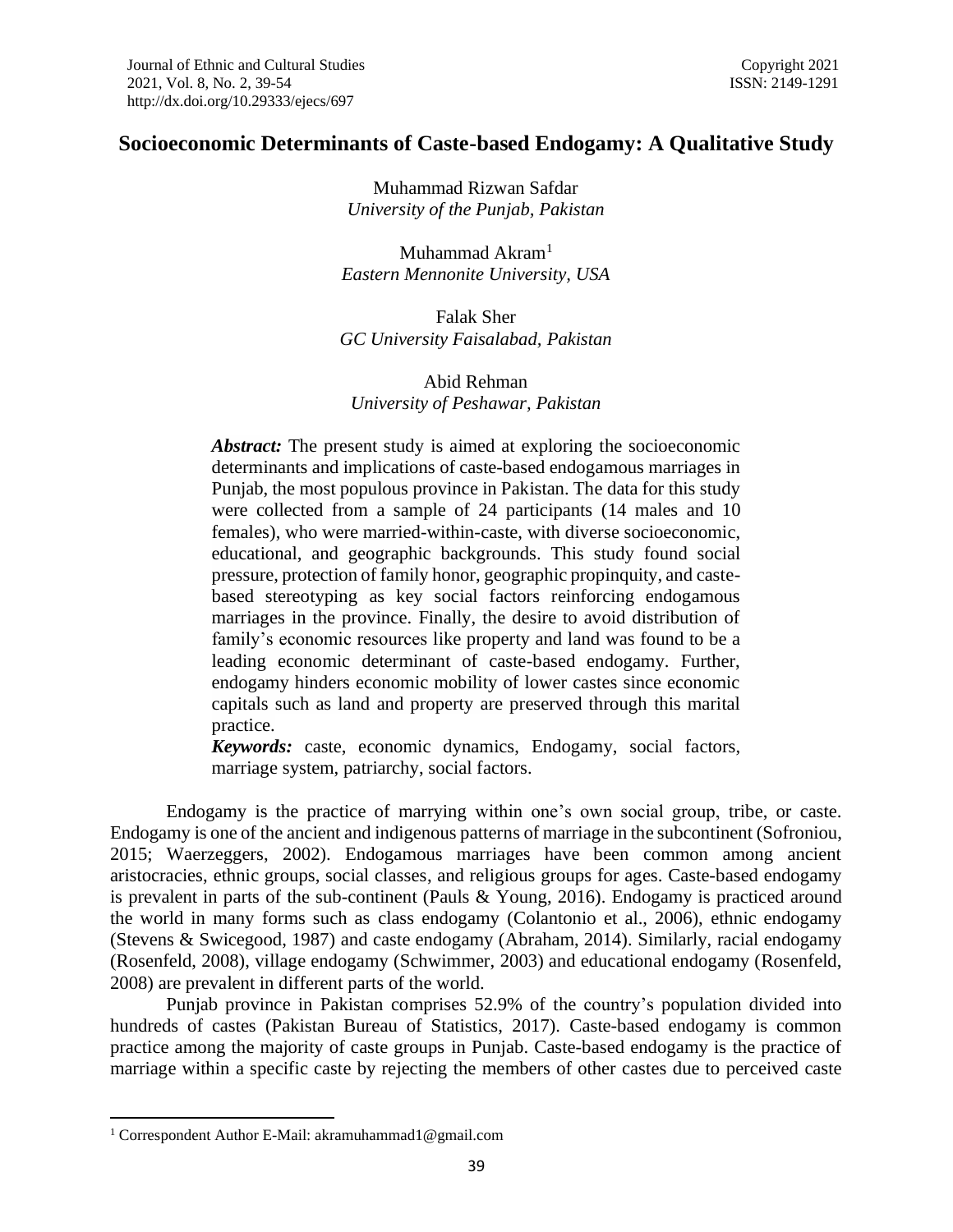superiority or inferiority. In this study, caste-based endogamy refers to the customary process of marrying only within one's own caste, clan, or tribe.

Numerous factors influence the decision of endogamous marriages such as socio-cultural pressure (Sofroniou, 2015), fear of social exclusion from the caste group (Bailey & Peoples, 2013; Beckett & Kobayashi, 2020; Gil-White, 2005; Sen, 2000), and restrictions on spousal decision by parental influence (Knox & Schacht, 2012; Zaman, 2011). Marriage within caste is social law in traditional societies like Punjab where people prefer to keep the hereditary lines "pure" by practicing endogamy (Bittles, 2005). Geographical closeness (Snell, 2002), a sense of pride and belonging, caste and family individuality (Imtiaz et al, 2015), maintenance of social ties, and caste bondage strengthening (Ali et al., 2014) are the leading socio-cultural factors of endogamous marriages. The socioeconomic determinants of endogamous marriages are the preservation of property, land, monetary wealth, and other economic resources within a certain social class (Bittles, 2002; Bunescu, 2015; Clark et al., 2014; Saleem et al., 2015). Further it urges communal hierarchy for improved conflict resolution at community levels (Schaefer, 2001; Yee, 2003).

Despite the fact that endogamy causes numerous socioeconomic and health issues, including higher breast cancer among females (Shami et al., 1991), people prefer this marital practice following caste customs, social factors, and economic dimensions. Caste-based endogamous marriages are rooted in Punjab's feudal societal fault lines that follow the old Hindu caste system (Jataayu, 2014). Hence, the typical model of caste-based endogamy in Punjab, Pakistan, is borrowed from the customary Indian culture (Schwimmer, 2003).

Endogamous marriages cause discrimination, prejudice, and ethnocentric sentiments among people living in a society. Caste-based social stratification has serious socioeconomic implications for a society as caste adds social exclusion through regulation of social mobility (Ambedkar, 1916). The notion of superior and inferior castes causes social inequality which hinders equal opportunity. Castes perceived to be superior maintain control over economic and political capital hindering the socioeconomic mobility of individuals from lower castes (Jodhka & Shah, 2010). Endogamy is practiced to keep the property and wealth within one's caste group, and it is strongly favored amongst landlord and feudalistic castes to preserve their family's property and land (Bittles, 2002).

In the past, studies about different dimensions of caste have been conducted in India (Bittles, 2002; Gupta, 2011; Parmar & Sengupta, 1994), but caste and caste-based endogamy in Pakistan has largely remained under-studied. There is insignificant literature focused on castebased endogamy in Pakistan (Hussain, 1999; Usman & Amjad, 2013). Hence, the current study bridges the research gap with an academic supplement of literature. This study aims to explore socioeconomic determinants of caste-based endogamy in order to investigate sociocultural and economic implications of endogamous marriage patterns in Punjab, Pakistan. .

### **Theoretical Framework**

Filter Theory was used to highlight the process of caste-based endogamy in Punjab, Pakistan. According to Filter Theory, a social structure limits the number of adequate or eligible contenders for a mate because most of the people attempt to marry only those who are like them, known as homogamy (Regan, 2003). If one feels attracted towards another person, Filter Theory proposes that individuals assess their future partner on a rational basis. An individual would be encouraged to examine the family background, socioeconomic status, and physical attractiveness of a potential spouse making the mate selection seems an act of personal choice (Zaman, 2011). Filter Theory posits that individuals filter their potential spouses in two phases as: i) a biological filter, to assess the sexual attractiveness and physical similarity, and ii) a contextual filter, focused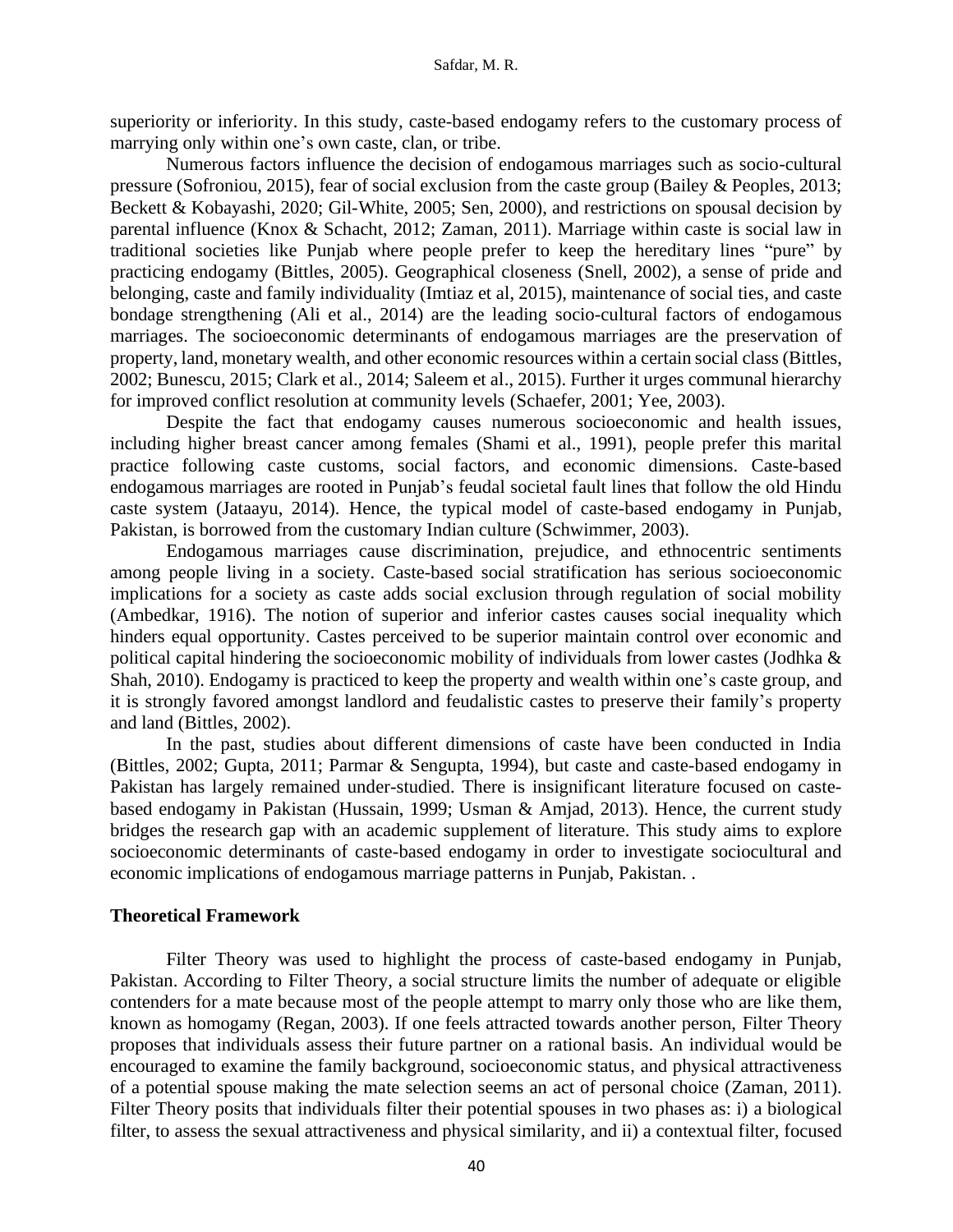on the caste, social class, education, religion, ethnicity, and race of the potential spouse. Caste and religion are among the most important factors defining the opinion, attitude, and even the entire behavioral pattern of an individual or family.

# **Figure 1**





*Note:* Compiled from the works of Kerckhoff and Davis (1962), Trivers (1972), Murstein (1980), Buss and Schmitt (1993), and Zaman (2011).

Caste and religion similarly serve as primary criteria to choose a partner for marriage (Husain, 1994). People prefer to find partners equivalent to their own class, status, and level of education (Akpan, 2018; Kalmijn, 1998; Mare, 1991; Rosenfeld, 2005). After an assessment of a potential spouse's psychological features like attitude and habits, an individual assesses their complementary needs and the opportunity for the fulfillment of expectations. This phase ensues with a trial filter where spouses determine their potential mate will satisfy the expected needs. Finally, the decision filter decides if the couple gets married or whether they will search for a new partner. In any case, the individual aspirations govern the procedure of mate selection. Filter Theory takes a sociological perspective and assume that people align their individual inclinations with socialization standards before learning about partner inclinations in their sociocultural environment (Trivers, 1972).

The decision of mate selection and marriage remains in the hands of family and *baradari* (caste) in Punjab. A family prefers marrying their son or daughter within the extended family or caste group. Family elders search for potential spouses and exchange gifts like money and clothes to initiate the discussion with the potential spouse's family. Both families assess the behavior of the potential spouse and their family. Families do not usually permit the potential couple to interact or date during this filtration period. Families evaluate each other's socioeconomic status, property and land, couple's education, employment status, and family's caste positioning. Direct observations and indirect investigations are conducted in this evaluation process. The potential couple gets to know each other through their siblings and relatives, since they are not allowed to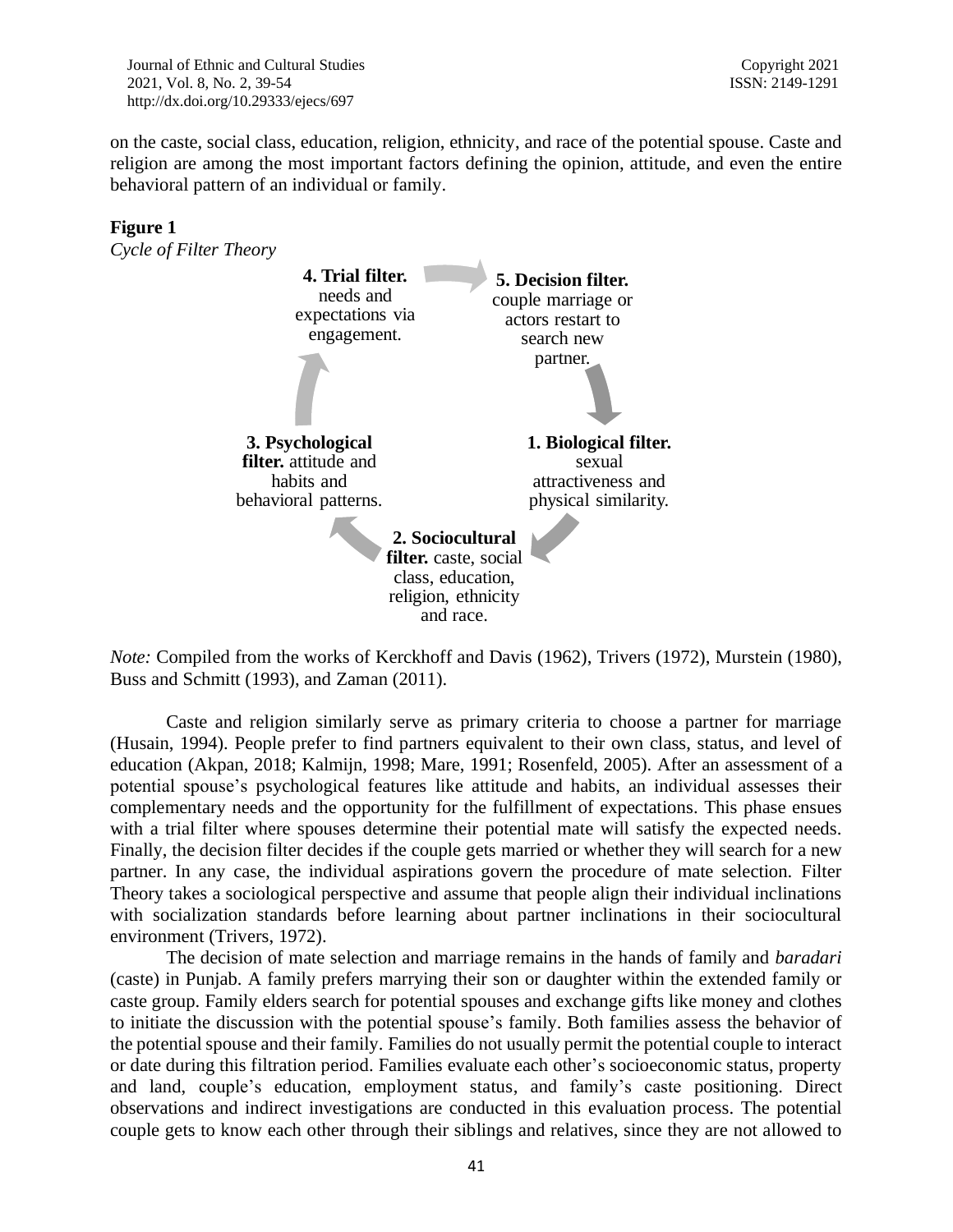meet or date themselves. If the evaluation process is successful, family elders make the final decision. Filter Theory compliments the endogamous marriage process because of the way that individuals in a marriage market filter their own future spouse, with the right to terminate the potential relationship. But in Punjab, endogamous marriage customs are held by parents who assess potential spouses for their daughter or son, rather than the marrying individuals assessing one another; this limits choice for the couple themselves (Zaman, 2011).

## **Research Questions**

This study aims to improve understanding of the socioeconomic determinants of castebased endogamy in Punjab, Pakistan, which later create complex issues at the institutional levels of family, society, and state. The data collection for this study was guided by the following research questions.

- **1.** What are the socioeconomic factors keeping the centuries-old tradition of caste-based endogamy alive in Pakistan?
- **2.** What implications does endogamy have for people belonging to the lower castes?
- **3.** Does endogamy hamper the upward socioeconomic mobility of different castes?

# **Methods**

Qualitative research design was adopted for this study which facilitated closer interaction with purposively selected research participants. A pretested semi-structured interview guide was used for data collection from participants married endogenously. Semi-structured interviews support the generalizability and relevancy of interviews within larger set of population. The sample size was calculated based on reaching the point of data saturation after determining no new significant information was being attained. Constant and simultaneous comparisons of collected data were made to ensure the saturation level by identifying recurring patterns and themes in the data.

To ensure diversity in the sample, twenty-four in-depth interviews were conducted with males (58%) and females (42%) residing in three districts of the Punjab province as Rawalpindi, Faisalabad, and Multan. Eight individuals from each district participated. Interviews were controlled with ability to divert the discussion when needed, rephrase questions, and explain the study context for participants' better understanding. Researchers' bias was addressed by selecting relevant participants per inclusion criteria of being married within their caste group.

The individual interviews were conducted in a private place to ensure the privacy and confidentiality of study participants. Interviews started with brief mutual introductions of participant and researcher, briefing on the study purpose, and ground rules for smooth interview. Each participant consented to voluntary participation before each interview. All of the interviews were audio recorded and assigned a specific code to ensure confidentiality of participants. On average, the time taken for each interview was 45 minutes. After the interview, the researcher compiled the notes, formulated a synopsis of the interview, then transcribed the notes.

The inductive approach of thematic analysis was used for data analysis through NVivo version 10. Interview recordings were transcribed and later translated from Punjabi and Urdu languages to the English language. The English versions of interview files were imported into NVivo for creating nodes, sub-categories, categories, and themes(Table 1). Participant information gathered during the interview included their marital status, age group, caste, and residential location. Content analysis, used in this study, is a widely accepted technique in qualitative research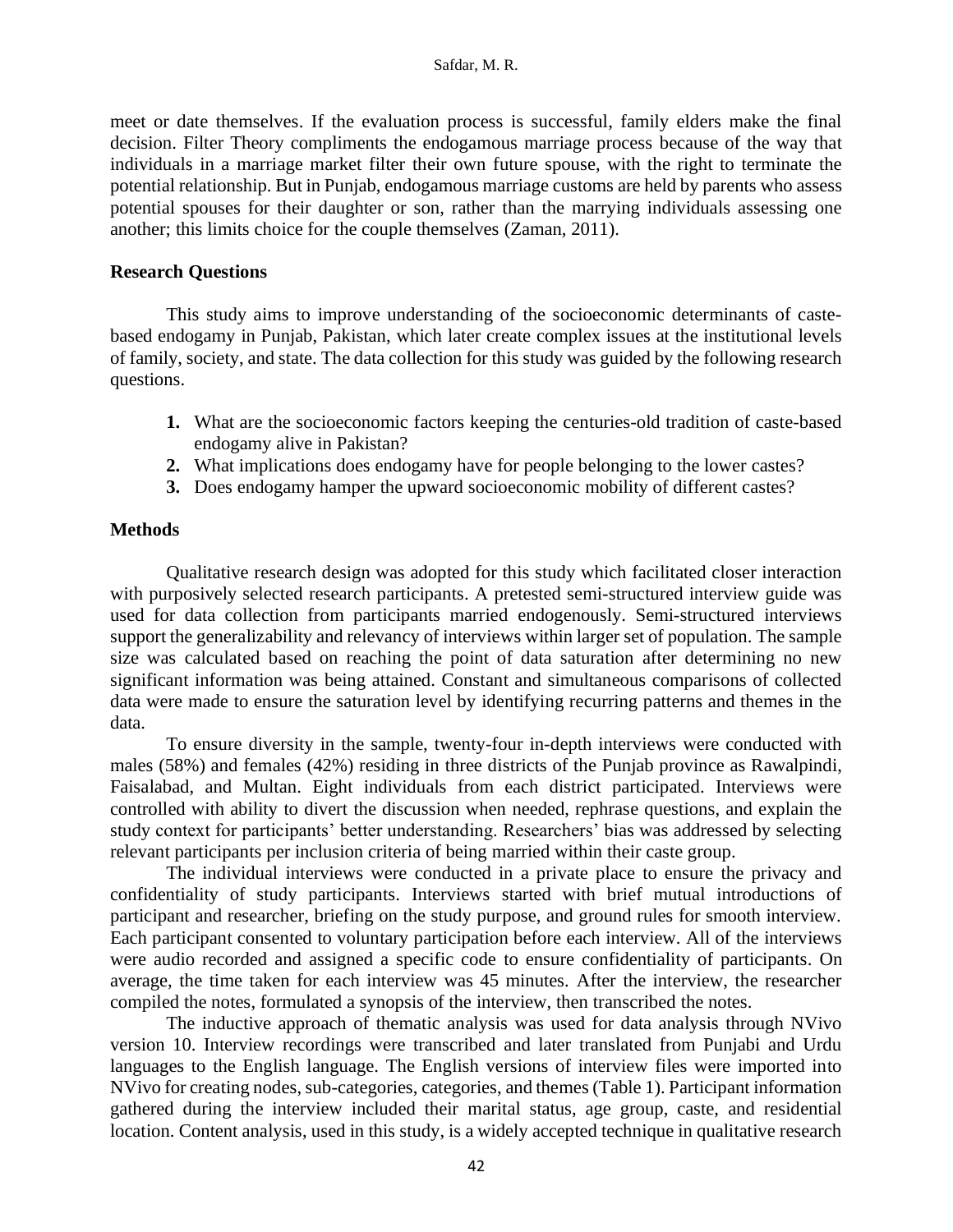methods (Drisko & Maschi, 2015; Firmin et al., 2018; Zikmund et al., 2013). Textual analysis is a systematic way to analyze the content and identify the relevant themes. This technique is used to analyze the content of body language, audio, and visual data (Harper, 2011; Zikmund et al., 2013).

The age of participants ranged from 20 years to 76 years, and educational level ranged from illiteracy to possession of master's degree. However, most of the participants' education level were below bachelor level. The majority of the participants' monthly household income was between PKR 15,000 to PKR 25,000. In addition to the respect for local norms and values, ethics like privacy, anonymity, and confidentiality of the respondents were ensured in this study (Guillemin & Gillam, 2004).

#### **Results**

To identify content categories and sub-categories, the transcripts of all the interviews were analyzed using the content analysis method with support of NVivo software version 10. The transcripts were read twice to assign codes to the interview content which was later summarized to identify sub-categories and categories within the theme of socioeconomic determinants of castebased endogamy. This study found different social and economic factors influencing the marital decisions in Punjab which later resulted in complex issues for the families and for society. The findings of this study are supported by relevant quotations by the study participants.

### **Table 1**

| Endogamy in Punjab, Pakistan                                                       |                                                |                                                                                                                                                                                                                              |
|------------------------------------------------------------------------------------|------------------------------------------------|------------------------------------------------------------------------------------------------------------------------------------------------------------------------------------------------------------------------------|
| <b>Theme</b>                                                                       | <b>Categories</b>                              | Sub-categories                                                                                                                                                                                                               |
| Socioeconomic<br>determinants<br>and<br>consequences<br>of caste-based<br>endogamy | Social determinants of<br>caste-based endogamy | • Social pressure<br>• Family honor and prestige<br>• Survival of the caste<br>• Compromised personal autonomy<br>• Uncertainties<br>associated<br>inter-caste<br>with<br>marriages<br>• Geographic propinquity and easiness |
|                                                                                    | endogamy                                       | Economic aspects of • Economics of caste-based endogamous<br>marriages                                                                                                                                                       |

marriages

• Limited social capital

• Caste-based stereotyping and nepotism • Compromised Personal Autonomy

*Theme, Categories, and Sub-Categories illustrating Socioeconomic Determinants of Caste-based Endogamy in Punjab, Pakistan*

# *Social Pressure*

In Punjabi culture, parents and family elders usually decide marriage or mate selection for their children, with a second-fiddle role played by other relatives, peers, and members of their caste group. They make opinions, advice, and suggestions with authority over the potential couple's socioeconomic support. This influences the potential couples to stick with their parents' decision for fear of criticism from peers and relatives if decided otherwise. Female marital nonconformity brings severe results like honor killing and complete withdrawal of familial support and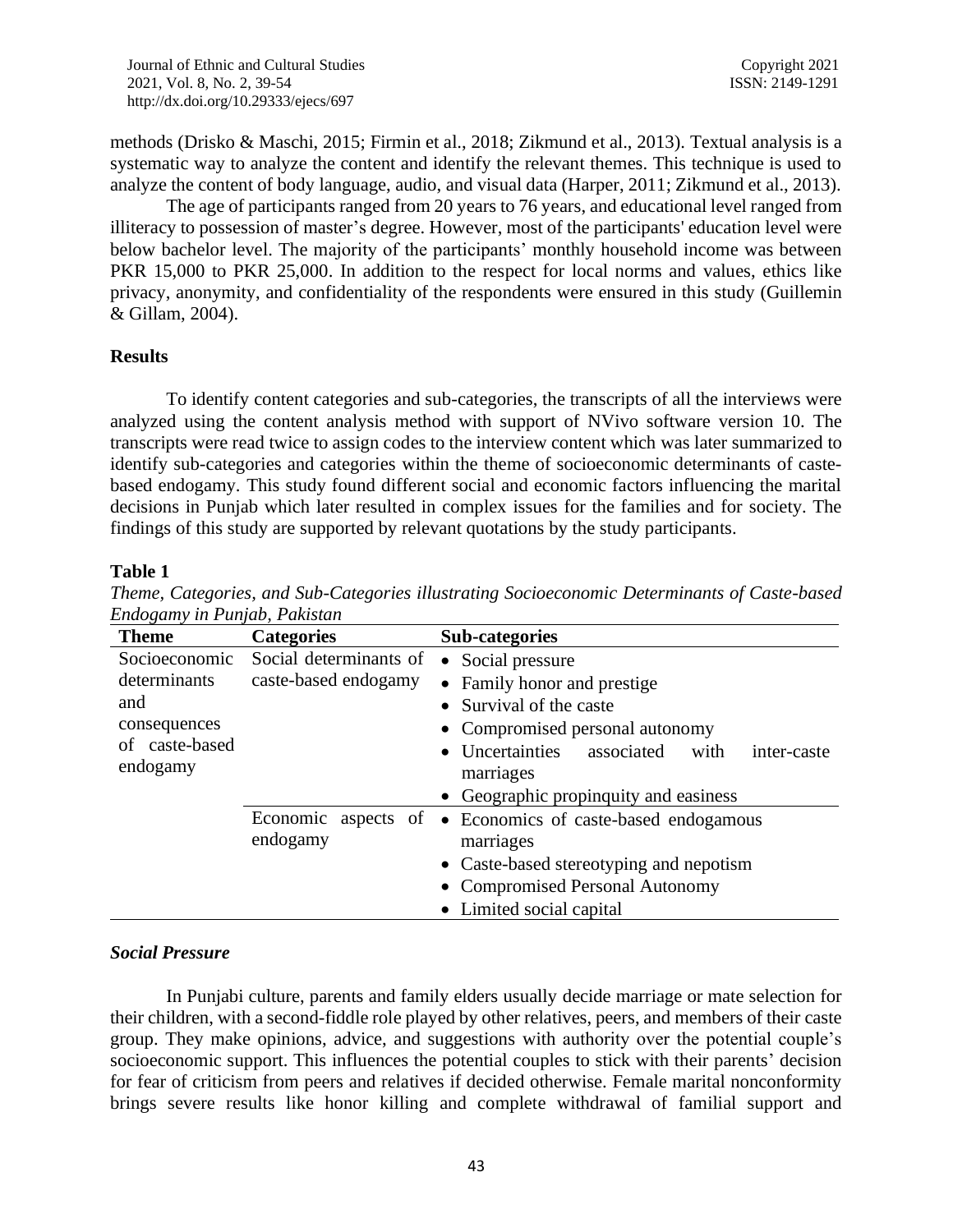#### Safdar, M. R.

association. In certain conditions or circumstances, some parents can accept marrying their sons outside of caste, but that is not a feasible social contract for daughters. A female interviewee said,

> *Even if a boy's family decides to marry outside the caste, the girl's family would not approve Rishta (marriage proposal). Social pressure from relatives, peers, and neighbors would not let this happen.*

Since Punjabi society is traditional in its nature and practice, values-based social structure creates pressure for caste-based endogamous marriages. Marital preferences and choices reflect the likes and dislikes of the potential couple's parents. Furthermore, societal disapproval and caste pride maintenance influence inter-caste marriages in Punjabi society where marriage is considered as a social contract tying the knot between two families rather than two individuals. A female participant shared,

> *If we will marry a boy from lower castes, he and his male relatives would visit our houses and sit among our daughters and sisters which is not respectable among the upper castes. Jat's (upper caste) boy was married in Julahas (weavers) without the approval of his close relatives. In-laws (of the Jat boy) were beaten up by his cousins and uncles at the time of his father's funeral.*

### *Family Honor and Prestige*

The honor and prestige of Punjabi families is linked to their castes. Inter-caste marriages are perceived as disgraceful for the family and the *baradari* (caste). Since caste is the primary criterion for social status, parents prefer to arrange marriages of their children within families having equal or higher social status. Punjabi families consider economic conditions as the second priority in the procedure of spousal selection. A male participant said.

> *Marrying any of our family members outside of our caste will bring shame to our family. Our baradari (caste) and people around us will gossip about the relationship which will disgrace honor of our family elders and forefathers.*

In Punjab, honor is usually associated with female family members which makes the endogamous marital practices even more rigid for them. Frameworks of caste-based family honor and its upshot - shame - function to keep in control to regulate and direct a female's freedom of mobility, marriage, and sexuality by male members of a Punjabi family. It is considered against the societal norms and family honor if a female marries outside of the caste. An elder male interviewee said,

> *Our daughters are our honor, and we (males) are here to protect it. No one from outside our caste can dare request for the Rishta (marriage proposal) of a young girl from our family, no matter how wealthy and educated they are. We, the elders of the family, arrange marriages of our daughters and sons within the baradari (caste) to protect the family honor.*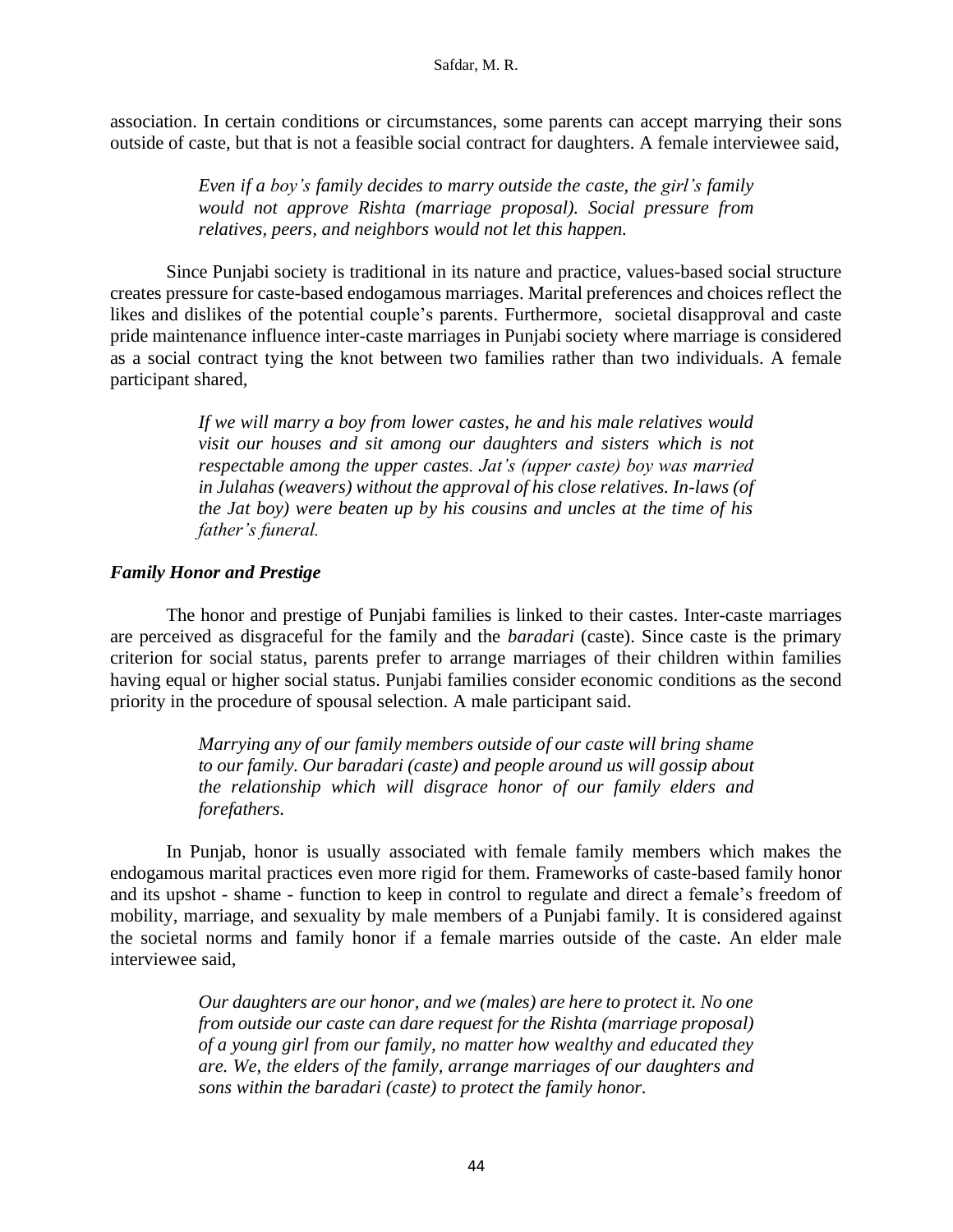Education and professional accomplishments or financial wellbeing have least impact on caste-based endogamy structures. It is considered shameful or disruptive by the upper castes like Jats *or Rajputs* to accept their children's spouse from lower castes like *Mochi or Musalli*. A rural elder female participant shared,

> *Marriage is not a game of Gudi Guda (toys), but a serious decision. How can I accept a daughter-in-law in my family who does not belong to our own baradari (caste)? Accepting an in-law from kammi zaat (lower castes) is out of the question. If I do so, it will hurt our family's honor and people will not respect us anymore.*

#### *Geographic Propinquity and Easiness*

Endogamy is practiced among Punjabi families to find a spouse within their caste. Most of the villages in Punjab are dominated by a few caste groups urging people to arrange marriages within their own caste and village. People believe that more relatives or members of their caste living within geographic area symbolize greater social power at the community level. The notion of social power urges people to marry a spouse who lives in closer proximity which multiplies their local representation and thus extend their social power. A female participant viewed,

> *If we, the family, would marry our daughters and sons within our own caste, we will not struggle to search for a suitable life-partner for them because people of our caste are well acquainted with us. We also know the character of all boys and girls of our caste which makes it is easier for us to make a match within caste.*

Most of the Punjabi parents do not prefer their children marry into a family living far away. People make marital knots with families living in close proximity in order to share in the joy or grief of their married children, especially the women. Many Punjabi families find it difficult to find a suitable spouse for their children from outside of their caste. Hence, endogamous marriages are a result of the ease of finding a spouse within the same caste group and geographical area, which generates higher trust levels among families. In most of the cases, people identify potential spouses for their children during their teen-age years and within the extended families of a shared caste group. The shared geographic locations make it easier for parents to initiate and finalize this process of mate selection quite early and quickly. One of the male interviewees argued,

> *The members of our caste are living close by. Hence, we prefer our children's marriage within the extended family and caste. It is difficult to travel for miles on monthly basis to meet the married daughters and their in-laws. It is also not possible for our boys to relinquish routine work and take their wives to their parents if they are residing in another city or district.*

### *Survival of the Caste*

In Punjab, some people believe in endogamous marriages to ensure the survival of their castes. For the preservation of the caste system, different castes require their hereditary features to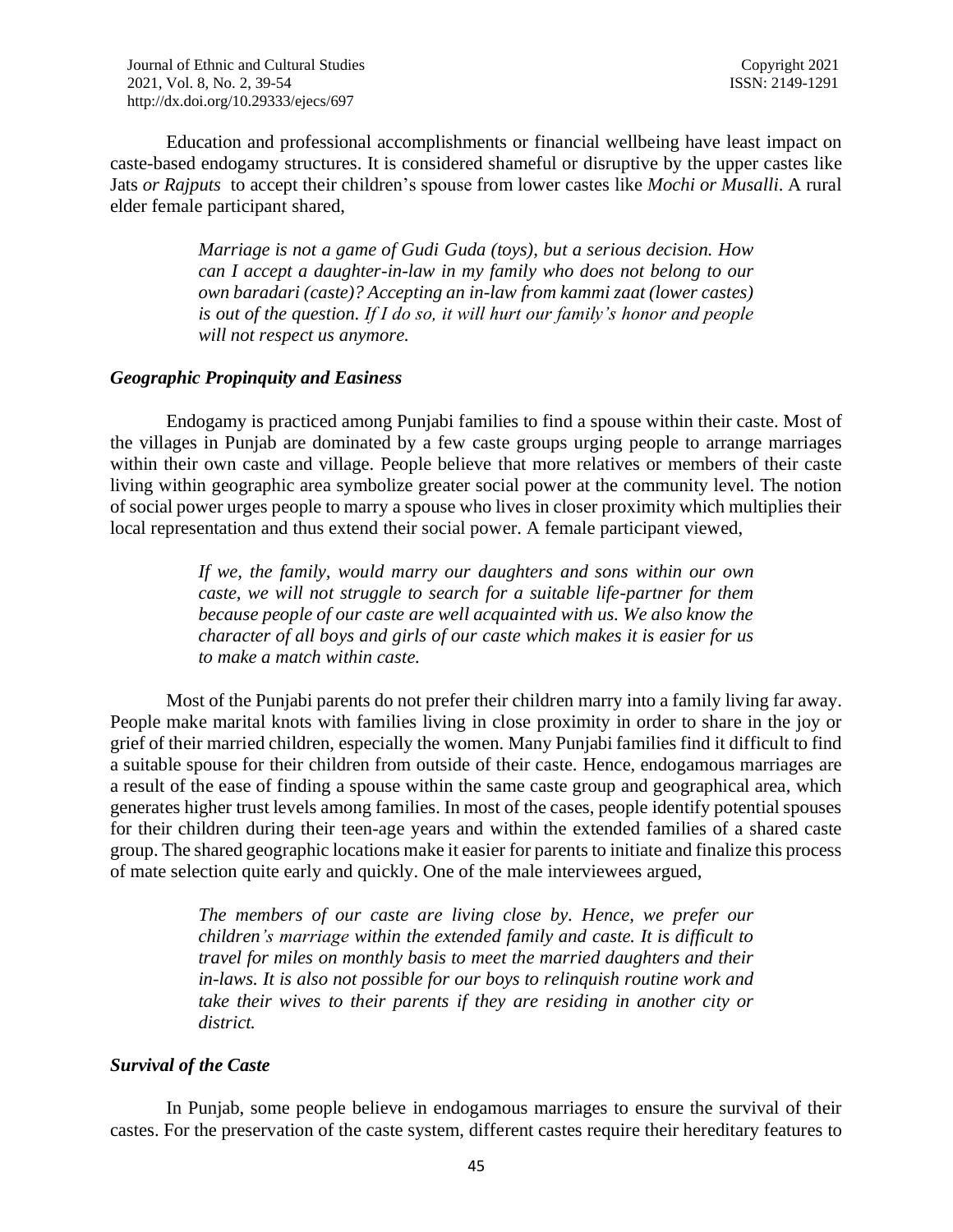be biologically distinct. Membership of a caste is based on heredity, and casteism places biological and social limitations on inter-caste marriages. Survival of the caste system is important for landowning and for upper castes to ensure social positioning. Since endogamy excludes lower castes and maintains the status quo, people have strong bondage with their castes in Punjab and perceive exogamy as adulteration. A female participant argued,

> *If we start marrying outside our caste, our caste and family system would totally be damaged. Leaving endogamy behind means that we are saying goodbye to our caste and forgetting our forefathers. The practice of castebased endogamous marriages is centuries old and we do not see any problem with it.*

Since upper caste people do not want to lose inherited lands, they are stricter on caste-based endogamy than those of lower castes. With the belief that endogamy brings caste-based solidarity, upper caste families perceive intermarriages as threatening to their structural status quo and the deep-rooted patriarchal system. Their aim is to sustain their social status through the practice of endogamy and through religious justification. A superiority complex pushes landowning castes to practice endogamy, but inferiority complex among lower castes justifies their survival in society. A male participant said,

> *This system of the universe is created by the Allah (God) Almighty. He has made social hierarchies for better functioning of the universe system. Some are superior while others are inferior. This stratification is also present in the Western world, maybe in other forms but is there too. I am thankful to Allah that I am born in an upper caste. Everyone should be thankful to Allah for whatever they have got.*

Moreover**,** the idea of caste-purity covers the forms of authority and power that are typically used in local settings. People belonging to upper caste groups tend to say in public gatherings that they have strong caste bondage and that inter-marriages are against their caste customs. However, the objective of asserting this idea in public is to preserve their position at the top of the social hierarchy.

### *Uncertainties associated with Inter-Caste Marriages*

People believe adjusting to the customs, traditions, and values of another caste complicates the success of an inter-caste marriage. It urges the majority's decision of spousal selection according to the needs of family and caste. It is widely believed that inter-caste marriages not only reduce caste identities, but that children born within intermarriage partnerships do not share parental identity. Consequently, those children then face issues of caste recognition, as purity of blood is not maintained. A female participant agreed,

> *There is no doubt that children born as a result of an inter-caste marriage do not share parental identity. They have a mixture of blood with no specific identity in the society. So, people tend to avoid inter-caste marriages.*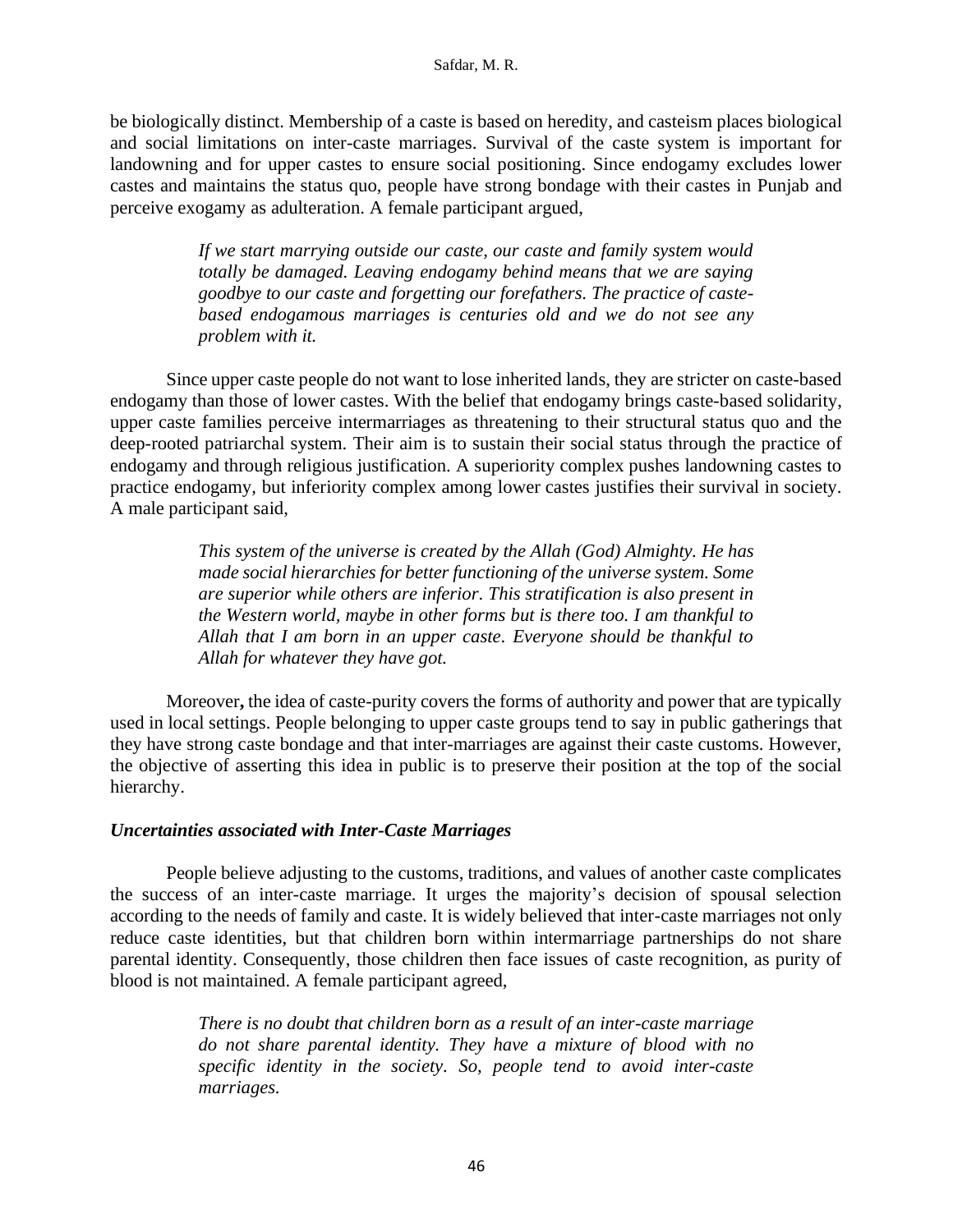Fear of marriage failure and honor killing are the leading factors of opposition to inter-caste marriages. In Punjabi society, a couple marrying against the vows of their parents and family put themselves at the risk of honor killing for bringing disgrace to the family's honor. Honor killing in both rural and urban areas of Punjab, is associated with a woman eloping to marry. Gender differences exist in honor killing, as honor is associated with female members of the family. A woman's decision to elope and intermarry brings social exclusion, disgrace, and defamation to the whole family. Fear of honor killing influences couples to choose caste-based endogamy. A female shared a story about this.

> *She was tall and beautiful. She fell in love with a boy who used to work in a textile factory. The boy was also handsome. They eloped and got married against the will of her family. But when the girl's brothers came to know about their Nikah (marital contract), they hunted them down. The boy escaped but girl was killed brutally. No police case was registered against her brothers.*

### *Economics of Caste-Based Endogamous Marriages*

Caste-based endogamy is practiced widely in Punjab to keep economic resources like property and land within the family or caste. Endogamous marriages are believed to help avoid distribution of economic resources for affine exchanges or inheritance of female family members. As per Pakistani law, a married couple is legally required to share property and wealth with their spouse and children. When a woman marries inter-caste, her children belong to her husband's caste. Hence her caste loses the economic resources. As a male interviewee discussed,

## *Everybody thinks in a different way; it depends on the way one is socialized and raised. Marriage is an economic decision for most of Punjabi families.*

In Punjabi families, the ideal life partner for a son is considered to be the daughter of his father's brother (uncle) or any other female cousin from the father's side of the family. Marriage to a cousin is perceived to protect the property and land of the patriarchal familial lineage. According to Pakistan's inheritance law, a married daughter has the right to inherit paternal land and property. But a women's demand for inheritance is considered against caste traditions and society's patriarchal values. The pressure from family and society forces women to abstain from demanding their share of the property, wealth, or land. Thus, the economic resources remain in the hands of men and fear of economic loss restricts inter-caste marriages. As a male participant opined,

> *Females do not demand their share in paternal property in our caste traditions. If someone does so, she may lose all her relations. If we start marrying our daughters out of our caste, their in-laws will force them to get their share in the land and property. That will not only result losing our land, but also our daughter.*

Amidst the Punjab's dowry custom, the matrimonial ceremony within caste or family decreases or sometimes eliminates the other miscellaneous economic expenses. Family elders in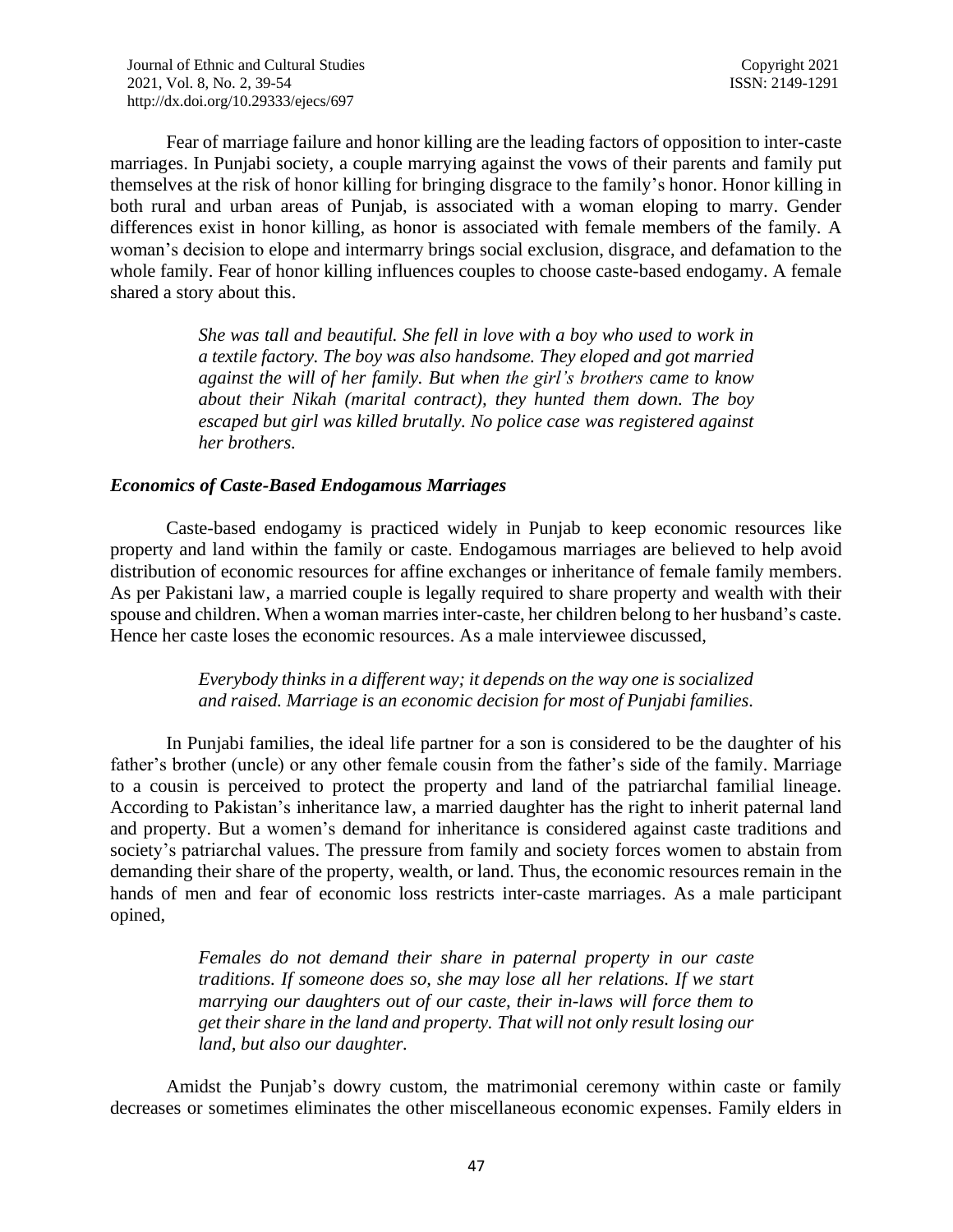village settings decide the marriage arrangements considering different types of economic costs. A female interviewee described this.

> *When arrange a marriage within extended family or caste, we know how to deal with matrimonial costs. We can easily make a deal with other family about the number of people at the marriage ceremony and control the costs. We can easily talk about exchanges of gifts or dowry. But if you are arranging a marriage outside of our caste, we must go with demands of another family.*

Balance of the financial assets of two families is a prerequisite for the marriage process and the reason behind successful marriages in Punjab. Since land resources, family property, and other assets have special importance, it drives the families to arrange the marriage with economic reasoning. Otherwise, they prefer to move on to search for another family with economic status equal to their family. Landowning castes do not consider extending their family ties through marriage with lower castes due to the economic drawbacks like losing their land. Different castes in Punjab have different marriage traditions. The lower castes keep marriage ceremonies simple while landowning castes spend relatively more money on marriages, exchanging gifts, and other arrangements. A female interviewee said,

> *Landowning castes are generally more generous as compare to the lower castes who are miser and do not spend money on marital arrangements. It brings shame to the family.*

Since the caste system is based on the idea of the division of labor, the majority of lower castes inherently engage in lower paying jobs and professions with structural barriers to socioeconomic mobility. In the absence of exogamy or inter-caste marriages, lower castes are devoid of economic mobility.

### *Caste-based Stereotyping and Nepotism*

The caste system in Punjab has been maintained for centuries through the rule of caste endogamy. Since a caste is an extended and interrelated social pattern, the caste system is rooted in endogamy through caste-based nepotism, stereotyping, and casteism. This social hierarchy prevents the lower castes from challenging the system of supremacy and the privilege of landowning upper castes and their political, social, and economic powers. People from upper and lower castes acknowledge the presence of deep-rooted caste-based nepotism in Punjab. Such nepotism benefits the upper castes while lower castes suffer from stereotyping and discrimination. According to a male interviewee,

> *This is a fact that people of certain castes are brave while others are cowards. Members of some castes are generous while others are miser. People of Rajput caste have honor and they know how to protect their honor. That is why maintaining purity of blood through endogamy is essential.*

The customary functions like endogamous marriages have significant influence upon caste stereotypes. A girl from a lower caste getting married into a *Jat* family, upper caste, is considered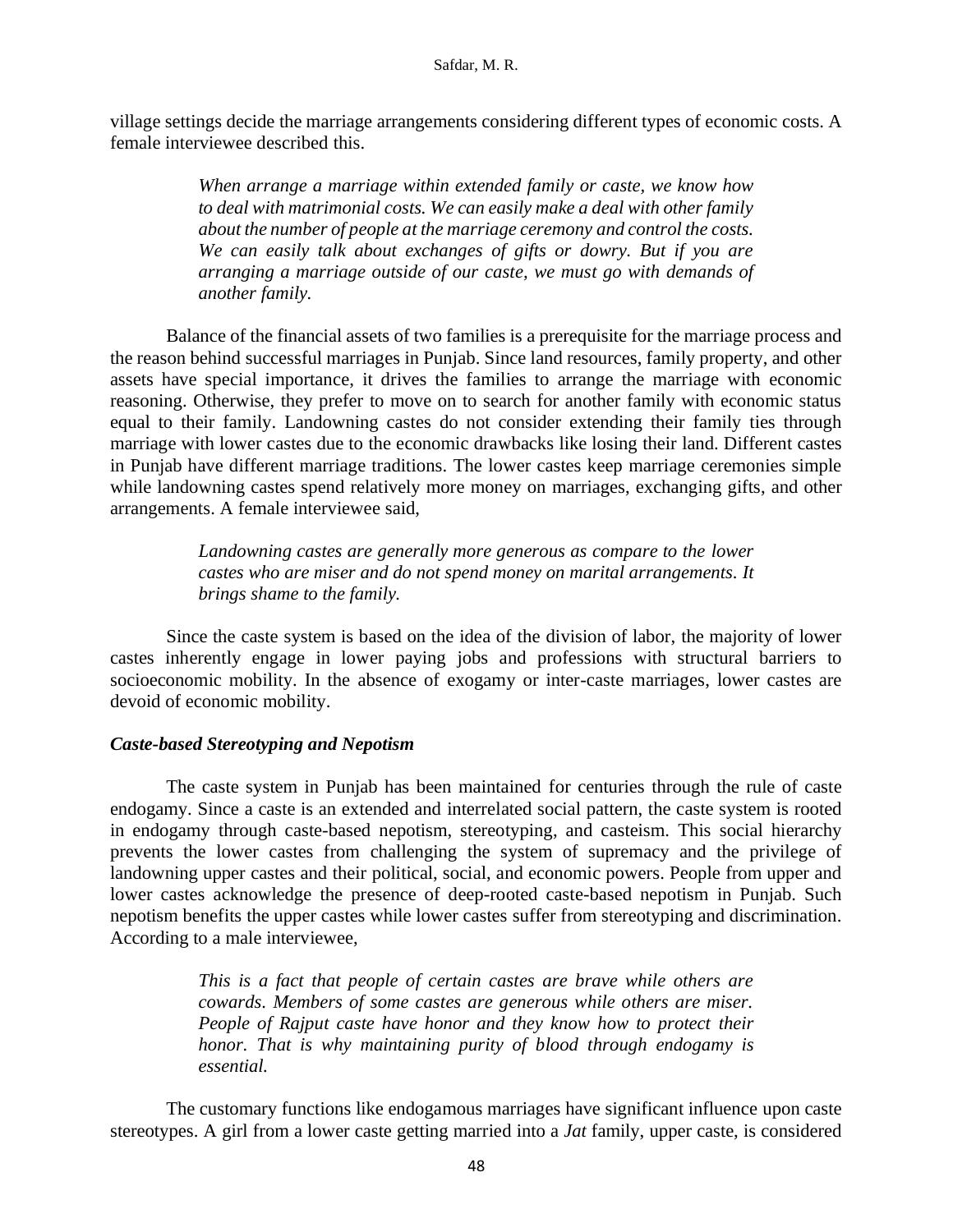the worst conceivable union for the *Jat* family and the society. One common perception among Punjabi people is that women from lower castes generally do not adjust to the customs and traditions of upper caste families. A female interviewee argued,

> *Prestigious castes and families should extend their ties with prestigious people. Otherwise, relationships do not work for longer period and family honor is usually lost.*

People of upper castes believe that lower castes like *mussallis* and *churhas (lower castes)* are polluted and will pollute even their pots if they share food with them. Thus, they believe marrying someone from the lower castes will adulterate the purity of upper castes. The perceptions of lower caste people are influenced by misinterpreted religious justifications for caste-based discrimination, such as saying that people are born in a lower caste family by God's will. As a female interviewee discussed,

> *I was born in mussaali baradari (lower caste) and I am a house maid. I serve five houses in posh areas of the city on a daily basis. The owners are mostly government servants while females are housewives. All the houses have allocated separate pots like glasses and mugs for me to eat and drink. Nevertheless, I never mind this behavior of house owners as this is happening with us (mussallis) since centuries.*

### *Compromised Personal Autonomy*

Parents and relatives encourage and even force their young family members to marry within extended families or caste groups. This practice limits individual autonomy and result in negative consequences for the married couple and their families. Previous literature has termed such marriages as "forced marriage" where children have a limited role of spousal selection. Most of the Punjabi children, especially girls, think spousal selection is the right of parents which they must accept. Some people believe those of young age are not mature enough to make critical decisions regarding marriage. A female interviewee stated,

> *If given chance, children will not make rational decisions by thinking emotionally which will result wrong marital. Further, children may not stick for long to their decision which will result in divorce. Hence, family system will be affected badly.*

Parents' belief in endogamy compromises their children's personal autonomy for social wellbeing. Punjabi parents often justify forced marriages, domestic violence, and endogamous marriages. A male interviewee argued.

> *Few people relate domestic violence to cousin marriages and endogamy, but it can also be found in societies where intermarriages are not common. Love marriages also have negative consequences. You know about the divorce rate in Western societies where young children have liberty to marry whoever they want.*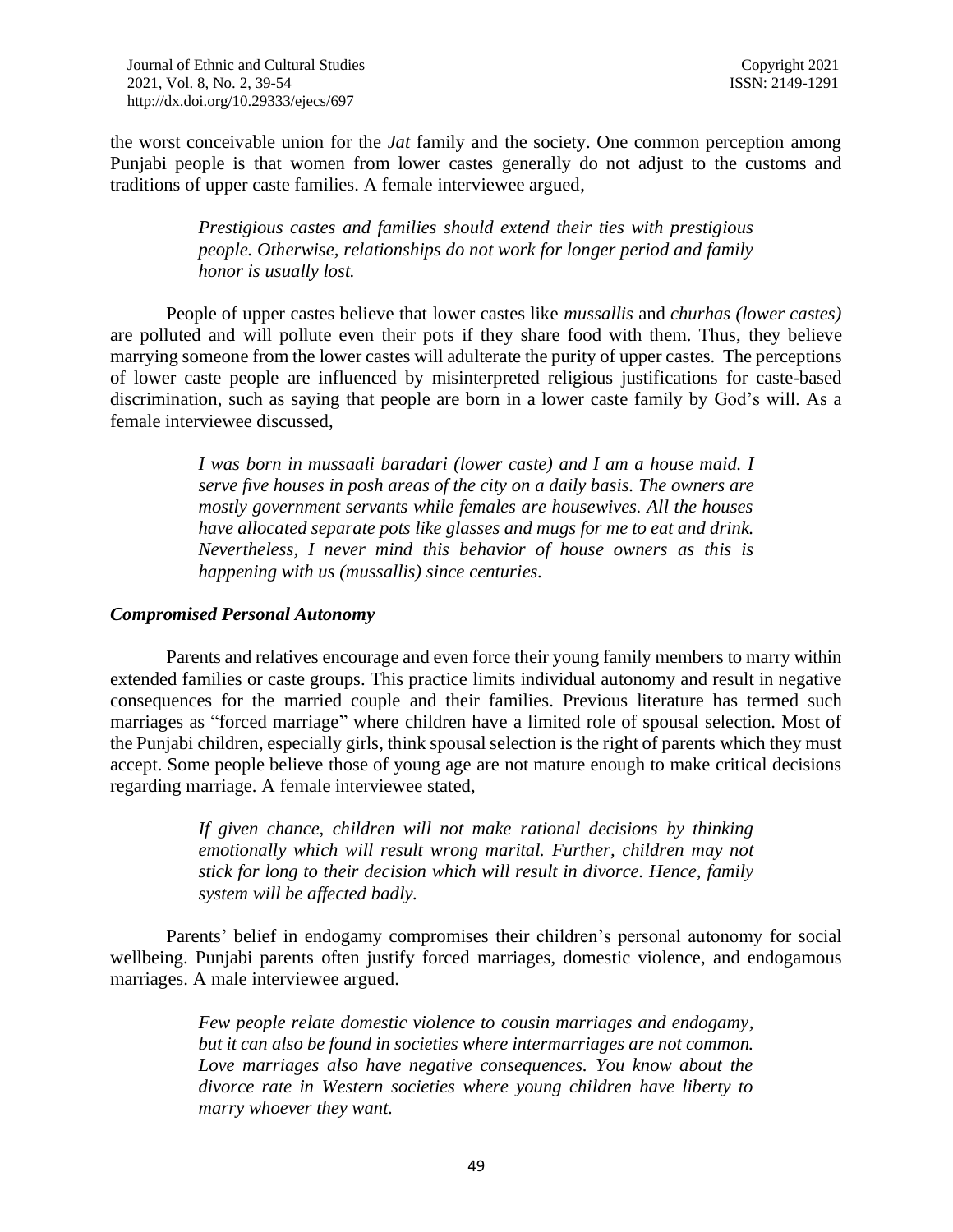#### *Limited Social Capital*

Caste has created various endogamous partnerships, restricting social melding. People from upper or landowning castes usually have strong social networks due to their socioeconomic status, but this is not the case with people from lower castes. Strong social capital can smooth the socioeconomic journey of those in a landowning caste while making it difficult for people from lower castes. As the caste system in Punjab limits interbreeding, each caste produces its own social capital to compete with other castes. Landowning castes preserve and strengthen their social capital through endogamous marriages while lower caste people suffer marginalization and deprivation. People from lower castes believe in the fragility of their social relations and end up in the same vicious circle due to endogamous marriage patterns. A male interviewee said:

> *Since different castes do not intermarry and have maintained separate identities, their social capital is not enhanced, especially of kammi castes that are at the mercy of landowning castes. The social capital of almost all castes doesn't cross the caste boundaries, which means that the mobility of the caste groups is also hampered.*

In conclusion, caste endogamy preserves a clear divide among different castes in Punjabi society. Some castes have strong social relations because they inherited better economic conditions, while others have limited social relations and are subjected to discrimination. Endogamy is practiced to enhance and sustain social capital by promoting cooperation among upper or landowning castes. Different castes promote their caste in businesses or job markets. Inter-caste marriages could help lower caste members to increase their social and economic capital. A male interviewee said,

> *If people start to marry without considering caste of potential spouse or their family, there is no doubt for increase in social capital of people. The lower caste people will benefit more from inter-caste marriages, but I am afraid inter-caste marriages will not be acceptable for upper castes anyway.*

#### **Discussion and Conclusion**

The choice of mate selection in Punjab has always been in the hands of family elders, mostly parents, as they choose to marry their children within their own caste, family, or social class. They practice endogamy believing in stronger marital alliances for closer caste ties and cohesion. This hampers socioeconomic mobility of the lower castes and permits unequal retention of resources within the upper castes. Caste system in Punjab prevents the socioeconomic mobility of lower castes through social sanctions and religious and political authorization. Since the people in castebased societies have strong perceptions about the failure of inter-caste marriages, young couples remain afraid of losing social and parental support and continue living unsuccessful lives (Bhusal, 2013). In Punjab, inter-caste marriages are considered socially stigmatizing with the least socioeconomic support from parents. Endogamous marriage patterns maintain social barriers in the society (Bailey & Peoples, 2013).

Caste-based endogamy maintains exclusivity in two ways. First, it reduces the interactions and contacts among people of different castes. Second, it restrains relationships between different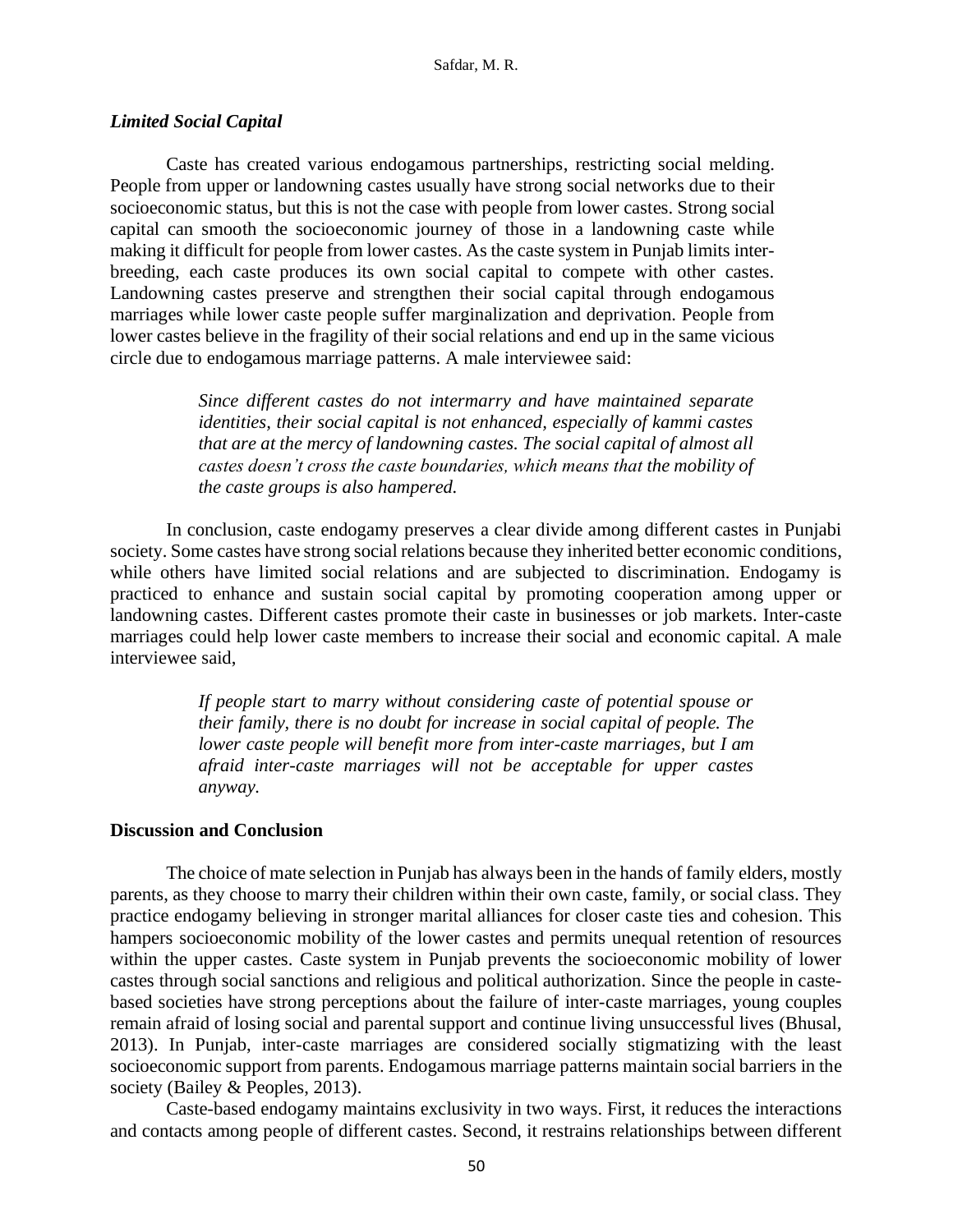caste groups which creates social stratification. Gil White (2005) indicated endogamy enforcement by parents within caste or ethnic group maintains the social barriers. This results in a group's social isolation from cultural developments and integration into other communities, even if those communities are living side by side.

The study found that the decision of marriage and mate selection is determined by numerous factors like social pressure of family, caste group, and society. This social pressure associates the concept of family honor with marriage and geographic propinquity additionally paves the way to caste-based endogamy (Usman & Amjad, 2013). Parents in traditional families do not prefer to marry their children in far-off places.

People avoid intermarriages to prevent challenges from the caste system, like fear of marriage failure (Srinivasan & James, 2015). The practice of endogamy also preserves economic resources like property and land within the family. The concepts of caste purity and pride, social pressure, and family honor were among major factors behind the caste-based endogamy in Punjab. Couples married without the consent of parents face opposition from peers and relatives with risks of economic boycott (Grover, 2017).

Cultural and family values put individuals in a situation to conform to endogamy; parental authority sustains endogamous marriages and the subsequent caste system (De Neve, 2016; Verma & Sukhramani, 2018). Socioeconomic insecurities associated with intermarriages and fear of intermarriage failure push people to practice strict to caste-based endogamy in both urban and rural areas of Punjab (Bhale, 2013). Moreover, people arrange endogamous marriages to preserve family property and land. Parents become afraid of losing inherited economic resources if their children marry outside of their own extended family or caste (Narzary & Ladusingh, 2019). Since children's education depends upon the economic resources, endogamy influences the social mobility by restricting the educational opportunities for children born in lower castes (Awoyemi, 2014).

Previous scholarship has examined different censuses, marriage licenses, and surveys to distinguish marital patterns in different societies. However, this study brings forth an enriched qualitative account with in-depth empirical insight into caste-based endogamy. In patriarchal societies like Punjab, Pakistan, the probable effects of endogamous marriages are still underexplored, leaving significant space for future research.

#### **Funding Details**

The authors neither got any funding to accomplish this research nor claimed the costs from any agency to publish in open access.

#### **Disclosure Statement**

The authors declare no conflict of interest.

#### **End Notes**

**Baradari:** It is a form of caste (or clan) system operating amongst the Punjabis and the people of other ethnicities in Pakistan.

*Kammi*: A member of the low caste, such as *Kumhar, Nai* etc in Punjabi culture. **Mussalli:** A member of the lower caste in Punjab. Mussallis are called Dalits in India. *Nikah*: In Islam, it refers to the legal contract for marriage between a man and a woman. **Rishta:** It refers to the marriage proposal/relational between two families and individuals.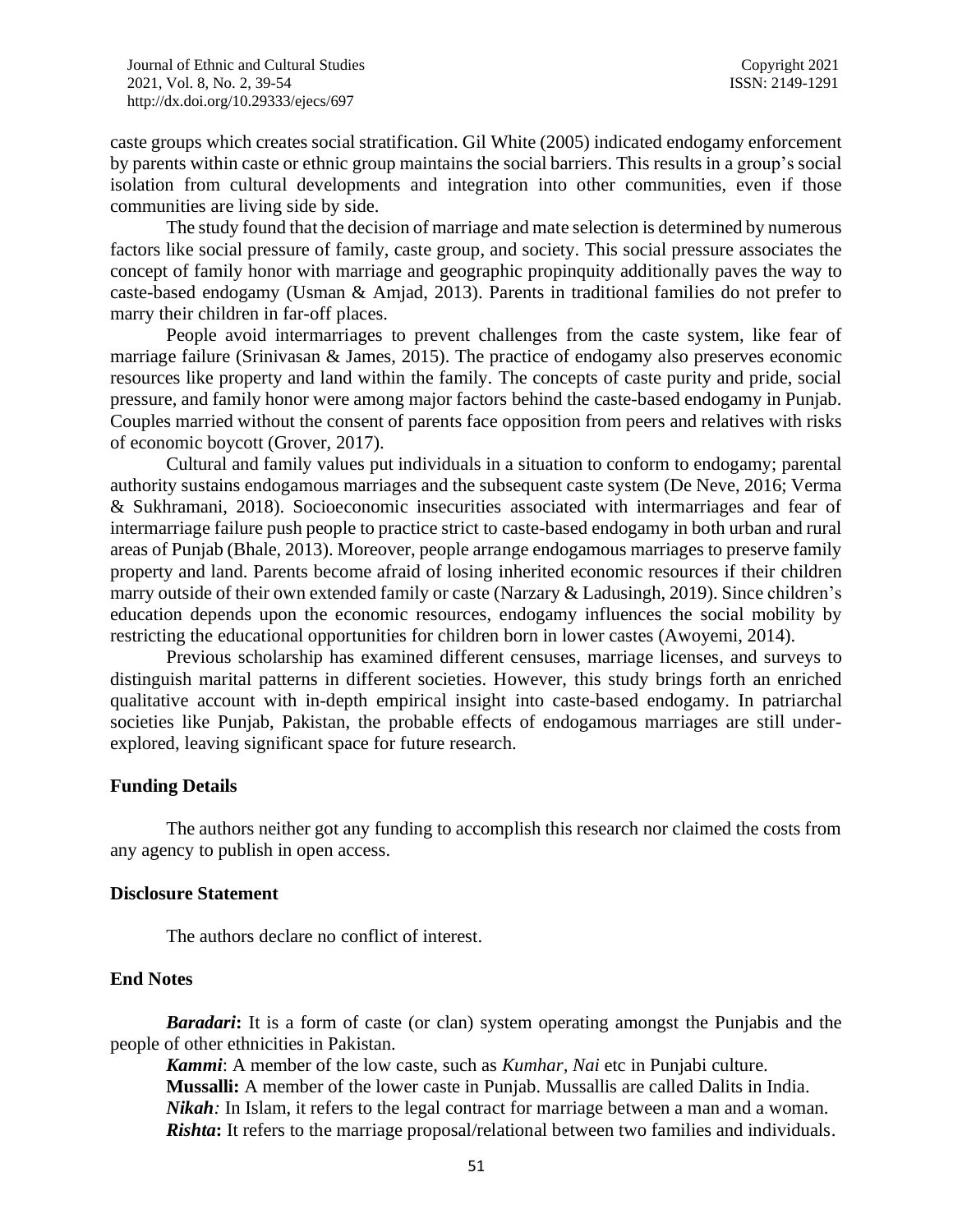*Zaat***:** Caste is known as *zat* or *zaat* in many parts of Punjab.

#### **References**

- Abraham, J. (2014). Contingent caste endogamy and patriarchy. *Economic and Political Weekly*, *49*(2), 56-65.
- Akpan, L. (2018). The Political undertone in the development of nomadic education in Africa: Lessons from Nigeria. *American Journal of Qualitative Research*, 2(1), 1-21. https://doi.org/10.29333/ajqr/5791
- Ali, Q. U. A., Chaudhry, A. G., Ahmed, A., & Farooq, H. (2014). Psychological ailments and schizophrenia: An anthropological description of endogamous marriage patterns and family institution. *European Academic Research*, *2(*7), 8775-8786.
- Ambedkar, B. R. (1916). *Castes in India: Their mechanism, genesis, and development.* The Columbia University.
- Awoyemi, J. A. (2014). *Pre-marital counselling in a multicultural society*. Lulu.com.
- Bailey, G., & Peoples, J. (2013). *Essentials of cultural anthropology*. Cengage Learning.
- Beckett, G. H., & Kobayashi, M. (2020). A Meta-study of an Ethnographic Research in a Multicultural and Multilingual Community: Negotiations, Resources, and Dilemmas. *American Journal of Qualitative Research*, 4(1), 85-106. https://doi.org/10.29333/ajqr/8267
- Bhale, A. G. (2013). Perspective of educated youths towards the inter-caste marriage. *IJAAR, 1*(1), 18-28.
- Bhusal, R. (2013). *Inter-caste marriage: Social support and family care in contemporary rural Nepal*. Retrieved January 18, 2018, from http://www.kuasu.cpier.kyoto-u.ac.jp/wpcontent/uploads/2015/12/Rajesh-Bhusal1512.pdf
- Bittles, A. H. (2002). Endogamy, consanguinity, and community genetics. *Journal of Genetics*, *81*(3), 91-98.
- Bittles, A. H. (2005). Endogamy, consanguinity, and community disease profiles. *Public Health Genomics*, *8*(1), 17-20. https://doi.org/10.1159/000083332
- Bunescu, I. (2015). *Roma in Europe: The politics of collective identity formation*. Routledge.
- Buss, D. M. B., & Schmitt D. P. (1993). Sexual strategies theory: A contextual evolutionary analysis of human mating. *Psychological Review, 100*(2), 204-232.
- Clark, G., Cummins, N., Hao, Y., & Vidal, D. D. (2014). *The Son also rises: Surnames and the history of social mobility.* Princeton University Press.
- Colantonio, S. E., Fuster, V., & Marcellino, A. J. (2006). Class endogamy, inbreeding and migration during the Argentinean colonial period: Analysis based on individuals of European ancestry. *Anthropologischer Anzeiger*, 311-319.
- De Neve, G. (2016). The economies of love: Love marriage, kin support, and aspiration in a South Indian garment city. *Modern Asian Studies*, *50*(4), 1220-1249.
- Drisko, J. W., & Maschi, T. (2015). *Content analysis*. Oxford University Press.
- Firmin, M. W., DeWitt, K., Elllis, H. M., Smith, L. A., & Tiffan, N. (2018). A Qualitative Study of the Motivations and Affiliation Dynamics Involved with a Firefighting Career. *American Journal of Qualitative Research*, 2(2), 60-73.
- Gil-White, F. J. (2005). *Is ethnocentrism adaptive? An ethnographic analysis*. University of Pennsylvania.
- Grover, S. (2017). *Marriage, love, caste, and kinship support: Lived experiences of the urban poor in India*. Taylor & Francis.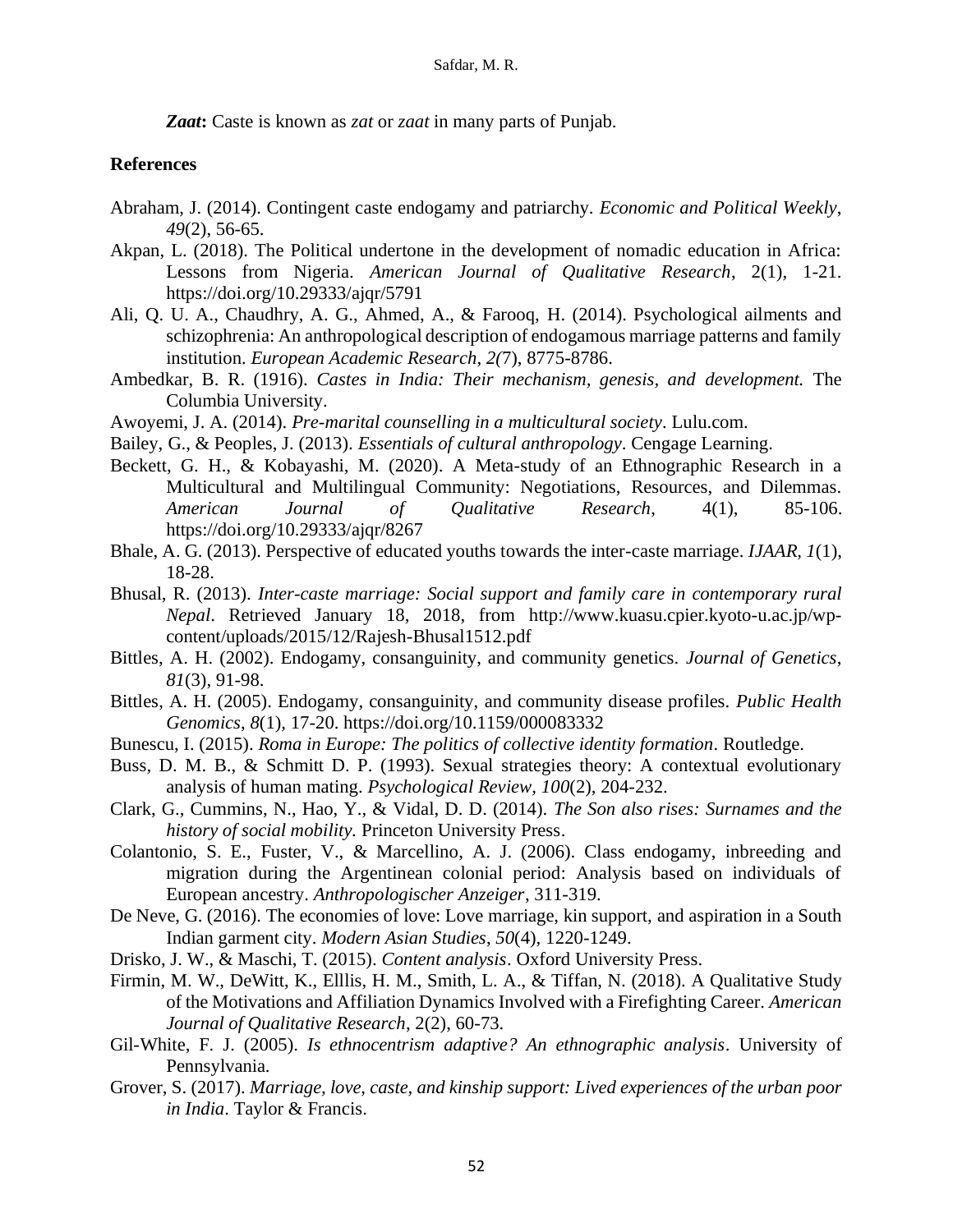- Guillemin, M., & Gillam, L. (2004). Ethics, reflexivity, and "ethically important moments" in research. *Qualitative Inquiry, 10*(2), 261-280.
- Gupta, V. (2011). Genomic efficiency of endogamy in India. *International Journal of Human Genetics*, *11*(3), 199-201. https://doi.org/10.1080/09723757.2011.11886143
- Harper, D. (2011). Choosing a qualitative research method. In D. J. Harper & A. R. Harper (Eds.), *Qualitative Research Methods in Mental Health and Psychotherapy* (pp. 83-98). Wiley Blackwell.
- Husain, A. (1994). *Human Mating Behavior*. Northern Book Centre.
- Hussain, R. (1999). Community perceptions of reasons for preference for consanguineous marriages in Pakistan. *Journal of Biosocial Science*, *31*(4), 449-461.
- Imtiaz, S., Ilyas, Z., Chaudhry, A. G., & Hadi, S. A. (2015). Social change, modernity, and endogamous marriages: Anthropological analysis. *Pakistan Association of Anthropology, Islamabad, 27*, 695-697.
- Jataayu, (2014). *Caste is hardly an impediment for 'homecoming Hindus'*. Retrieved June 20, 2018, from https://swarajyamag.com/culture/caste-is-hardly-an-impediment-for-homecominghindus
- Jodhka, S., & Shah, G. (2010). Comparative contexts of discrimination: Caste and untouchability in South Asia. *Economic and Political Weekly, 45*(48), 99-106.
- Kalmijn, M. (1998). Intermarriage and endogamy: Causes, patterns, trends. *Annual Review of Sociology*, *24,* 395–42.
- Kerckhoff, A. C., & Davis, K. E. (1962). Value consensus and need complementarity in mate selection. *American Sociological Review, 27*(3), 295-303.
- Knox, D., & Schacht, C. (2012). *Choices in relationships: An introduction to marriage and the family*. Nelson Education.
- Mare, R. D. (1991). Five decades of educational assortative mating. *American Sociological Review, 56*(1), 15-32.
- Murstein, B. I. (1980). Mate selection in 1970s. *Journal of Marriage & the Family*, *42*(4), 777- 792.
- Narzary, P. K., & Ladusingh, L. (2019). Discovering the Saga of inter-caste marriage in India. *Journal of Asian & African Studies*, *54*(4), 588-599.
- Pakistan Bureau of Statistics. (2017). *Population census 2017*. Retrieved December 20, 2018, from https://web.archive.org/web/20171015113737/http://www.pbscensus.gov.pk/
- Parmar, D., & Sengupta, L. K. (1994). Marital distance and village endogamy in Bhilala and Barela tribes of West Nimar in Central India. *Journal of Human Ecology*, *5*(2), 127-130.
- Pauls, P. E., & Young, G. (2016). *Endogamy*. Encyclopaedia Britannica Inc. Retrieved April 20, 2017, from https://www.britannica.com/topic/endogamy
- Regan, P. C. (2003). *The Mating Game: A Primer on Love, Sex, and Marriage*. Sage Publications.
- Rosenfeld, M. J. (2005). A critique of Exchange Theory in mate selection. *American Journal of Sociology*, *110*(5), 1284-1325. https://doi.org/10.1086/428441
- Rosenfeld, M. J. (2008). Racial, educational, and religious endogamy in the United States: A comparative historical perspective. *Social Forces*, *87*(1), 1-31. https://doi.org/10.1353/sof.0.0077
- Saleem, H., Chaudhry, A. G., & Riaz, M. (2015). Endogamy and marital alliances: Anthropology of indigenous marriage patterns. *Pakistan Association of Anthropology, Islamabad, 27*(2), 1603-1605.
- Schaefer, R. T. (2001). *Sociology.* McGraw- Hill.